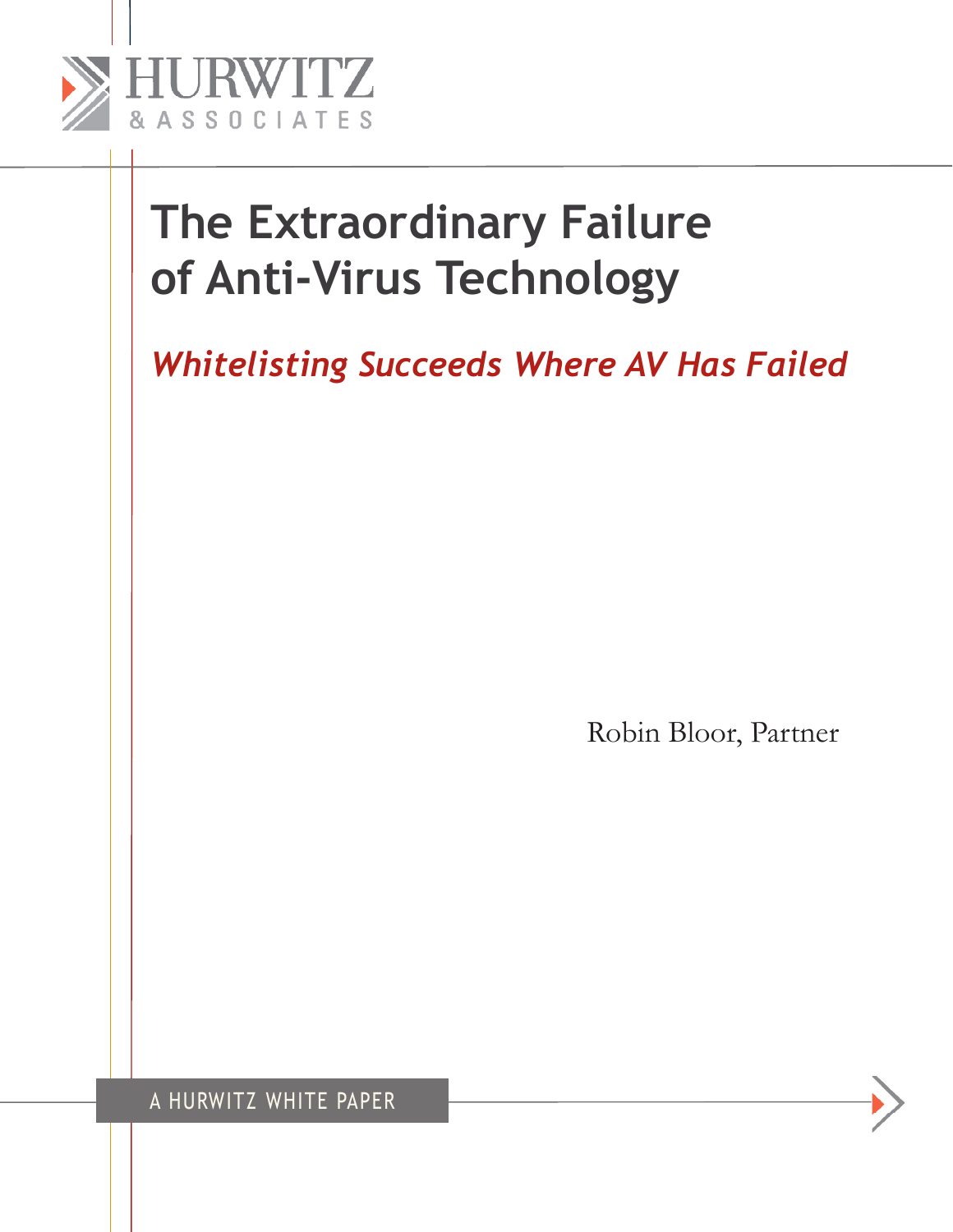This white paper was originally written for Securewave in February 2007. It has been updated to reflect the merger in July 2007, between PatchLink Corporation and SecureWave S. A., which resulted in the formation of Lumension Security, Inc.



© Copyright 2007, Hurwitz & Associates

All rights reserved. No part of this publication may be reproduced or stored in a retrieval system or transmitted in any form or by any means, without the prior written permission of the copyright holder. Hurwitz & Associates is the sole copyright owner of this publication.

■ 233 Needham Street ■ Newton MA 0 2 4 6 4 ■ T e l: 617 454 1030 ■ w w w . h u r w i t z . c o m

Hurwitz White Paper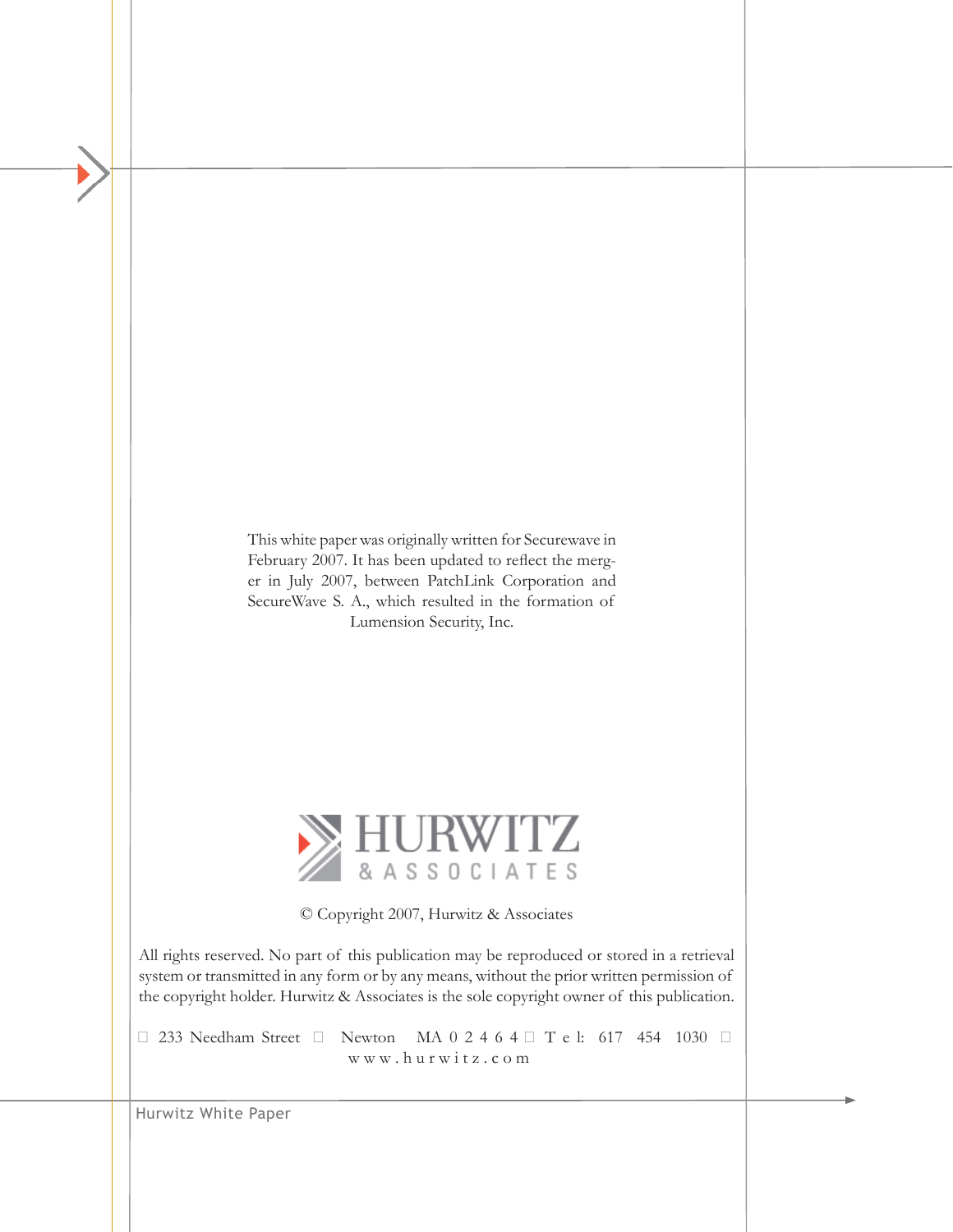# **The Failure of Anti-Virus Technology - A Summary**

Anti-virus technology fails to prevent computers from virus infections. And because it fails, it inadvertently assists many security woes that plague the computer population.

Because viruses spread, hackers find it easier to compromise business computers, identity theft is better enabled and computer fraud is easier to perpetrate. Virus-infected computers become an exploitable resource for hackers, who assemble and control networks of thousands of "zombie" computers, which are used to mount "denial of service" attacks, distribute huge volumes of spam and distribute more viruses.

Statistics that demonstrate the ineffectiveness of AV technology are regularly produced:

- A recent Yankee Group report stated that 99% of companies had AV technology installed, yet 62% of companies suffered successful virus attacks.
- According to AusCERT, Australia's Computer Emergency Response Team, the two most popular and deployed AV products fail to prevent 80% of new viruses.

Virus writers test their new viruses against the more popular AV products before releasing them. And that is why AV technology is so ineffective. AV products have been trying for nearly 20 years to deal with the virus threat and have made very little progress. The AV technology vendors have simply taken the wrong approach. They have built "burglar alarms" that will only alert you if a known burglar tries to enter the house. The real solution is to have a "burglar alarm" that sounds when anyone you don't know tries to enter the house.

Fortunately, whitelisting technology has emerged in recent years. Whitelisting technology takes a different approach to the malware problem, recording all valid programs and preventing others from executing. Because of this approach, it can be and is used to prevent other ills, such as spyware, adware, unlicensed software or any other kind of unauthorized software. Whitelisting can be applied to device control as well, which prevents the attaching of unauthorized devices to corporate PCs and laptops.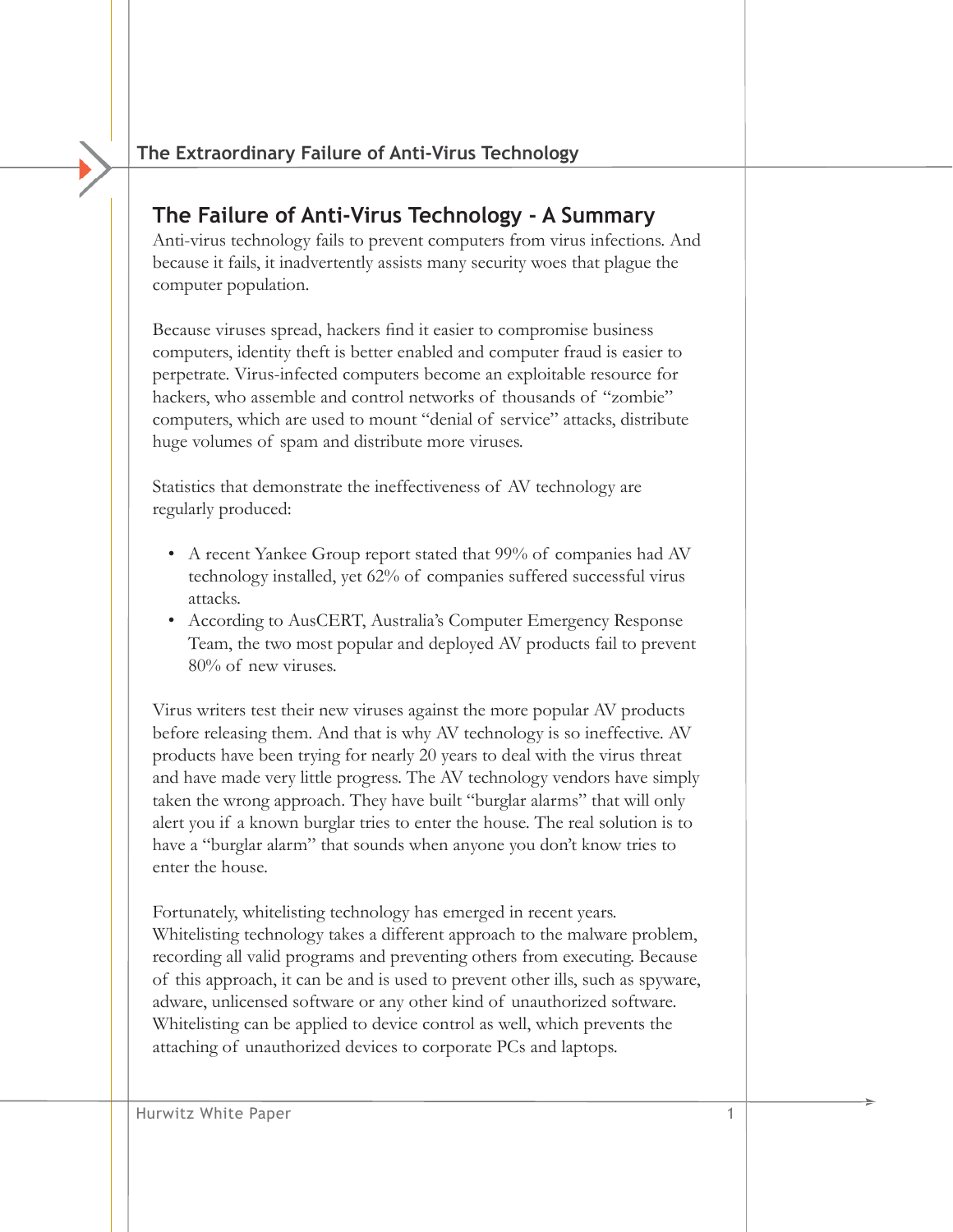This paper will discuss:

- Viruses and AV technology, providing a history of virus evolution and the failure of AV technology
- Five common types of security breaches, indicating how whitelisting technology prevents the activity
- Lumension's whitelisting technology and how it works
- A case study of a bank that replaced AV technology with whitelisting technology

## **Anti-Virus: The Underreported Failure**

As the chronology provided here shows, AV technology has persistently failed to cure the primary security woes of both business and home computer users over a period of nearly two decades.

## *The Birth of the Computer Virus: 1982*

The possibility of a computer virus – a program that could reproduce itself – was first suggested in 1949 by John von Neumann; however, it wasn't until 1982 that the first such program, called Elk Cloner, was written.

## *Academia and Viruses: 1984*

From 1984 onwards, Dr. Fred Cohen produced several academic papers that explored and defined the concept of a computer virus. Cohen defined a computer virus as "a program that can 'infect' other programs by modifying them to include a possibly evolved version of itself ". The word "virus" itself was invented by Cohen's faculty advisor, Leonard Adleman, who created a virus theorem, proving mathematically that it is not possible to determine for sure whether a virus is or is not present on a computer.

#### *First PC Virus: 1986*

In 1986, first PC virus called Brain, was created by two brothers in Pakistan in an attempt to deter the pirating of a software product they had written. This virus "escaped into the wild" and spread across the globe, turning up on PCs in various US universities. The Brain's source code was subsequently used as a basis to build other viruses.

## *The Dawn of AV Technology: 1987*

From 1986 onwards, new viruses began to appear every few months, and consequently software developers created anti-virus programs in an attempt to

*The possibility of a computer virus – a program that could reproduce itself – was first suggested in 1949 by John von Neumann; however, it wasn't until 1982 that the first such program, called Elk Cloner, was written.*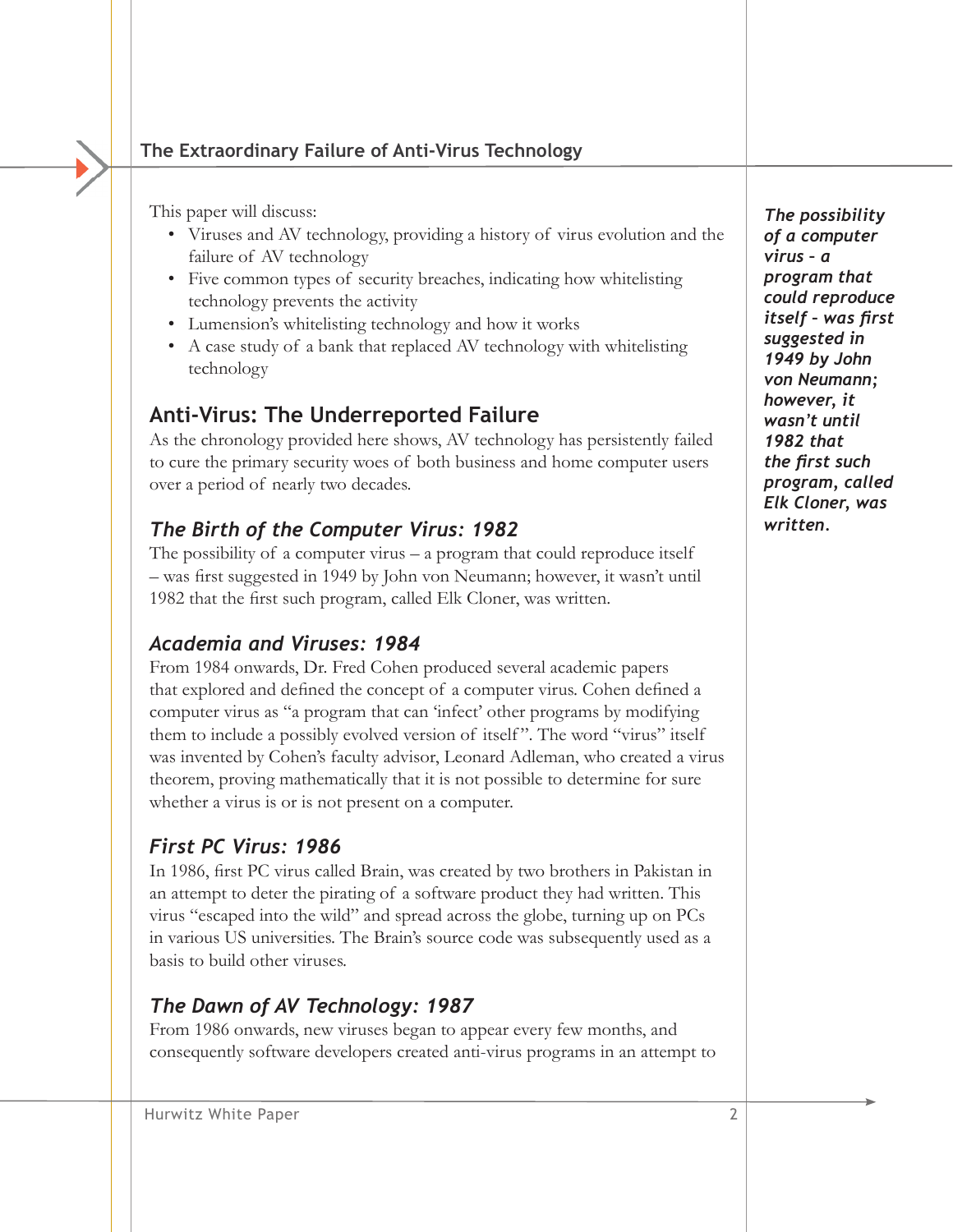deal with the problem. The first such product, called Vaccine, was written in 1987 and others quickly followed.

#### *Here Come the Worms: 1988*

The Morris worm, written by Robert Morris, a student at Cornell University, was the first worm, which was released onto the Internet from a computer in MIT in November 1988. Until then viruses had been passed from one computer to another by virus files on a floppy disk. Worms introduced a new, more direct and automatic means of infection, copying themselves from one machine to another over a network. The Morris worm was originally intended to count the number of computers connected to the Internet, however it ended up bringing many of the computers it infected to a grinding halt.

#### *The Proliferation of Virus Authors: 1990*

In 1989 there were about 30 known viruses, a mere handful compared with today's figures of more than 200,000. This changed in 1990 with the advent of virus exchange bulletin boards, which had large numbers of viruses available for download along with the source code. In order to use the bulletin board, you had to upload a virus too, ensuring that the population of viruses grew more quickly.

## *Viruses in the News: 1992*

Virus outbreaks became big news in 1992 because of the hysteria that bubbled up around the Michelangelo virus. This virus



*Figure 1: The Virus Timeline*

*In 1989 there were about 30 known viruses, a mere handful compared with today's figures of more than 200,000.*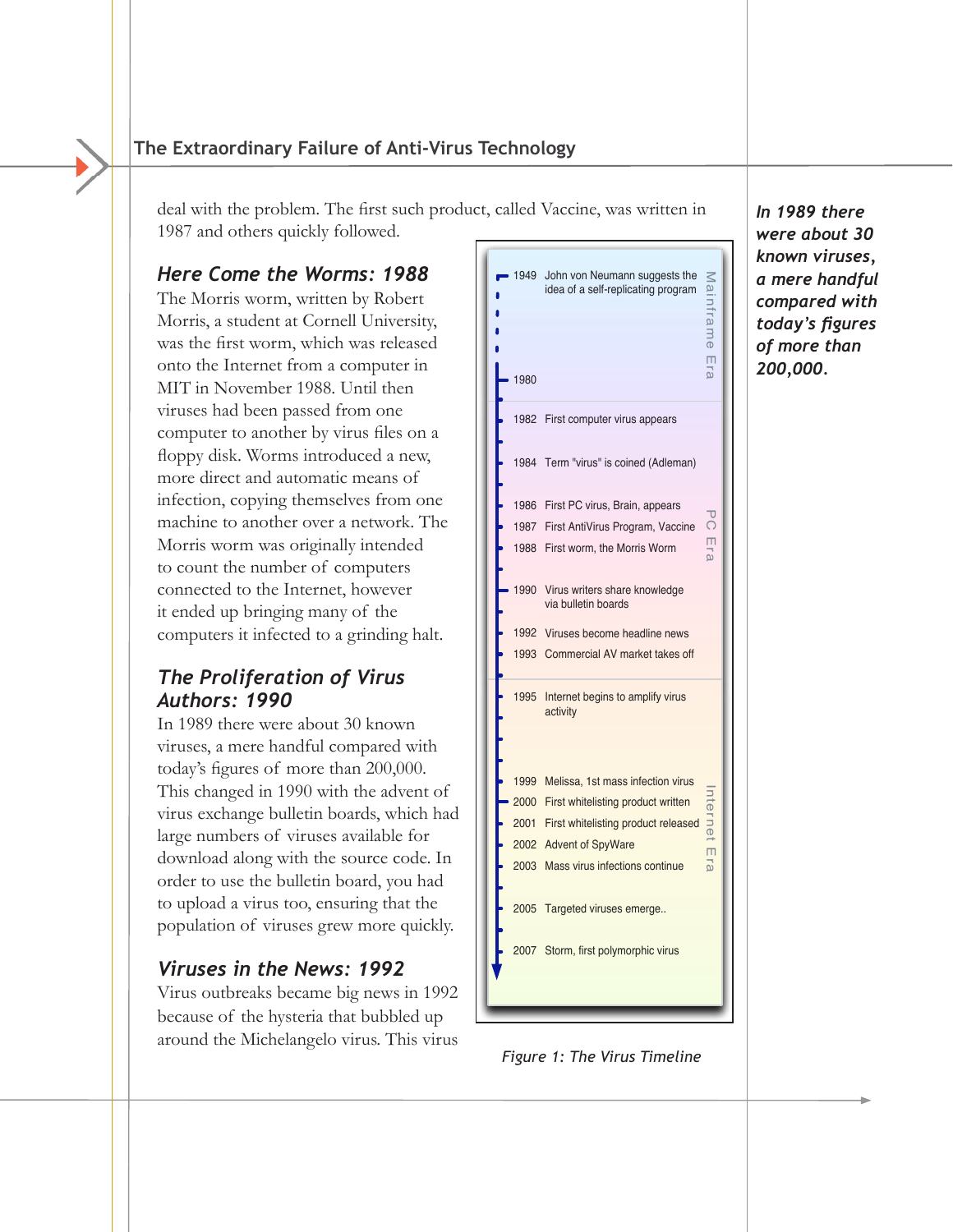was a "sleeper" that was timed to activate on all infected PCs on March 6th (Michelangelo's birthday). By then virus infection was commonplace and the prospect of a general meltdown of PCs in offices across the world engaged the minds of the public. It never actually happened, because the virus was less infectious than some commentators had suggested.

## *The Quickening: 1991-1993*

By 1991, the proliferation of virus authors had begun to have its impact and viruses became increasingly sophisticated with new ways of working and concealing activities. Virus kits appeared to aid virus authors. Polymorphic viruses appeared – viruses that cannot be recognized by their signature because the virus file mutates as they proliferate. In 1993, a German virus appeared which disabled the Microsoft anti-virus product which ran on MS-DOS 6.0. From this point onwards, the AV industry bloomed trying to understand, recognize and neutralize new viruses after they appeared.

## *Commercial AV Vendors Prosper: 1993-2006*

The commercial AV companies prospered both because the number of new viruses emerging was growing at a remarkable rate, and because viruses had become news. By 1992, most regular PC users had read the virus stories and many had experienced a virus infection. As AV vendors never actually solved the virus problem, virus infections continued to occur. This continually demonstrated the need for protection, boosting the sale of AV products because they were the "only solution available."

## *The Internet Amplifier: 1995-2006*

The Internet connected all the world's computers together, providing a far more fertile environment for virus infection. In 1995 macro viruses emerged using Word and Excel files to spread themselves. Email viruses also became prevalent. An important virus-spreading technique was introduced by the I Love You virus, in 2000. As soon as an email carrying the virus with the "I Love You" title was opened, a virus executed, demonstrating the power of social engineering. If an email had the right title and came from a known source then a good proportion of recipients would open it.

Viruses began to include Trojan payloads that allowed hackers to take control of infected PCs. Viruses appeared (for example, CodeRed and SQL Slammer)

*Polymorphic viruses appeared*  – *viruses that cannot be recognized by their signature because the virus file mutates as they proliferate.*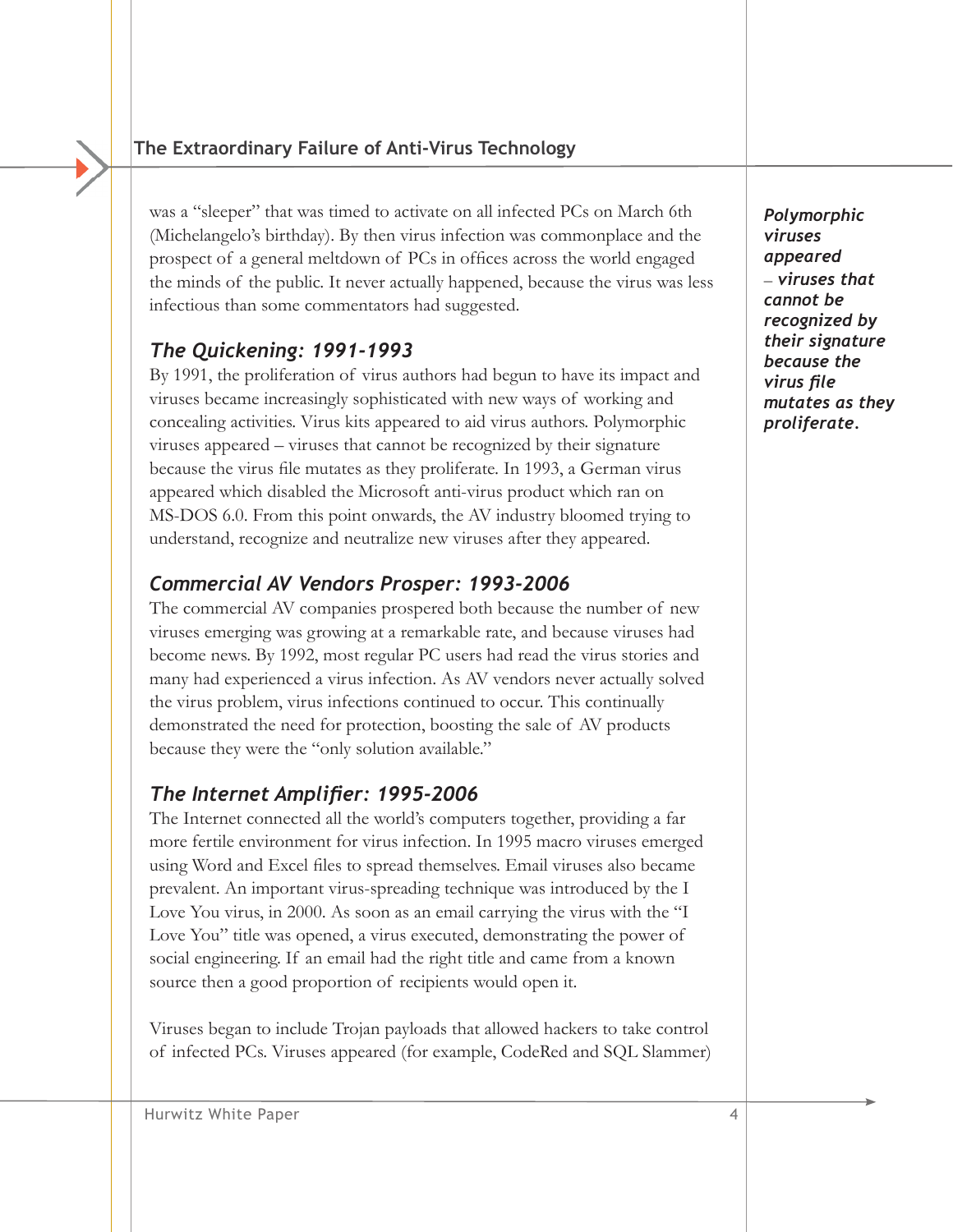that were based on a specific software vulnerability. Such viruses could achieve mass infection in hours or, in the case of SQL Slammer, in minutes. Remarkably, it took a mere 10 minutes for SQL Slammer to infect 90 percent of the computers on the Internet that had the vulnerability it exploited - long before any AV vendors were even aware of its existence.

## *The AdWare Epidemic: 2002*

In 2002 a new phenomenon, AdWare and SpyWare, emerged. Such software was introduced by fooling the user into downloading the software and allowing it to run. Once installed, the user would be plagued with pop-up advertisements. AV technology was not able to stop this, so AV vendors created and sold "new" anti-spyware products.

## *From Hobby To Business: 2004-2007*

By 2004, the age of the amateur virus writers was over and viruses had become a highly useful tool in the hands of the cyber-criminal, who herded together huge networks in order to distribute spam, carry out denial of service attacks and spread viruses. By 2005, virus writers were targeting viruses at specific organizations, in order to carry out some specific criminal act, such as data theft or fraud. In 2007 the first targeted polymorphic virus, the Storm Worm, appeared - specifically designed to assemble networks of zombie PCs. It had become clear that the hobbyist hackers had been superseded by professional criminals.

## **The Failure of AV Technology**

The failure of AV technology becomes apparent if you construct a timeline of the evolution of viruses. AV technology never became a prosperous business until around 1993. By then the population of PCs was growing at a dramatic rate, viruses spread by floppy disk had become common and viruses were in the news from time to time.

If AV technology had been effective, then the problem of viruses and other associated malware would have gradually faded away. But quite the opposite happened. The Internet provided an exceptional breeding ground for viruses and helped virus authors from across the world to share their accumulated knowledge. The virus problem escalated.

*If AV technology had been effective, then the problem of viruses and other associated malware would have gradually faded away. But quite the opposite happened.*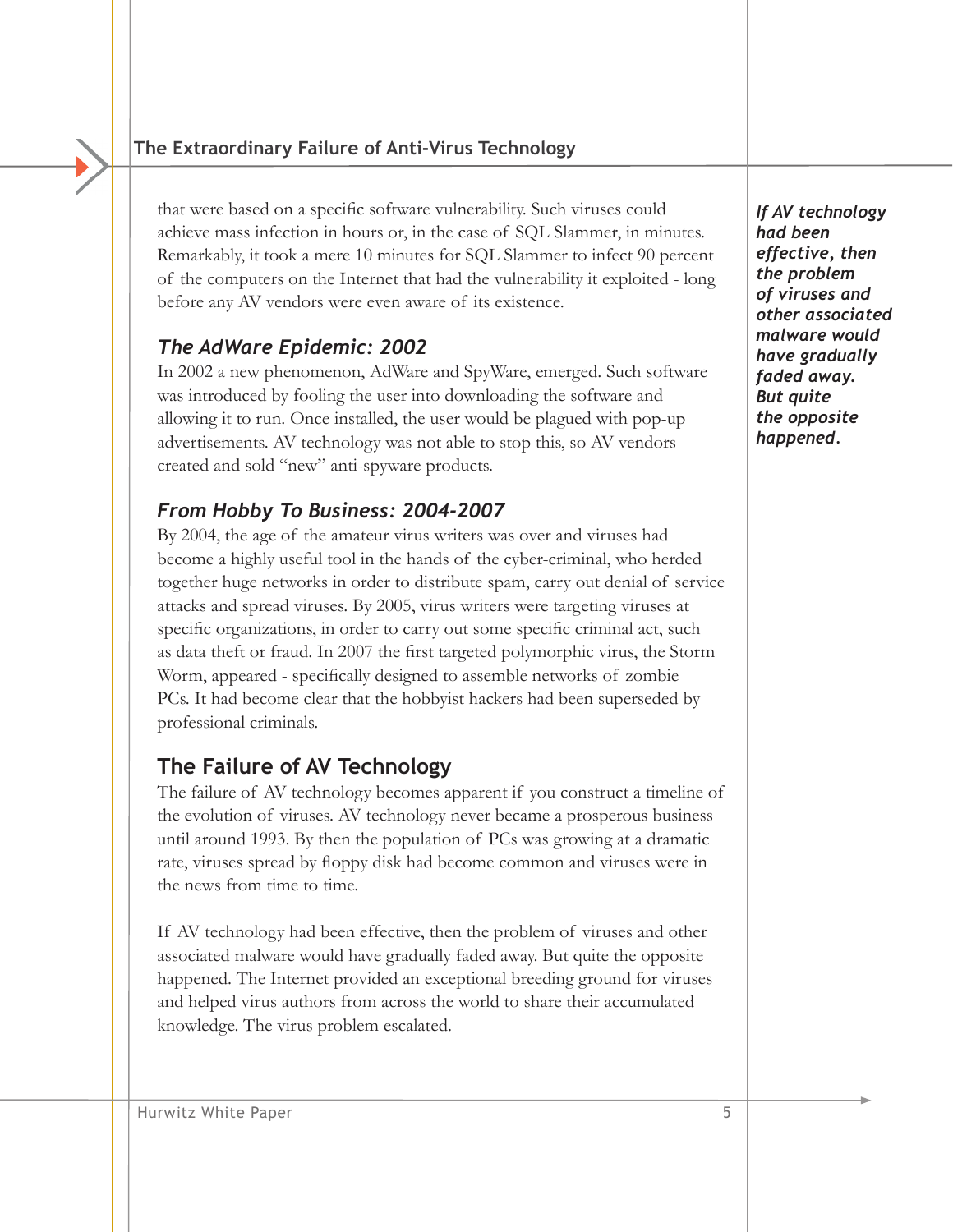By 1999 the worst possible outcome was occurring. Mass virus infections were happening regularly and the costs to businesses and computer users were extreme. The costs of mass viruses (as calculated by Computer Economics, www.computereconomics.com) tell a sorry story.

1999 - Melissa (\$1.5 bn) 2000 - I Love You (\$8.75 bn) 2001 - Code Red et al (\$5.5 bn) 2002 - Klez et al (\$1.65 bn) 2003 - Slammer et al (\$4 bn) 2004 - MyDoom (\$4 bn)

Incidentally, these are not the costs to businesses for all the virus infections in that year, just the cost of the major new viruses that emerged in that year.

Year after year, new viruses were introduced and proliferated causing billions of dollars of damage. AV technology was not even coming close to fixing the problem. Some recent security reports from 2006 tell the story:

- The Information Security Breaches 2006 survey, conducted by the UK Department of Trade and Industry (DTI) in conjunction with PriceWaterhouseCoopers, stated that "in the past two years, virus infections have been the cause of 50 per cent of businesses' worst security incidents." The report goes on to say that about two-fifths of these incidents had a serious impact on the affected business.
- In a paper released by Microsoft's Anti-malware Team, in June 2006, Microsoft claimed that of the 5.7 million computers it had run its antimalware software on, 62 percent of them had been infected with backdoor Trojan software.

#### *Why Doesn't Anti-Virus Software Work?*

The high rate of malware infection in commercial organizations around the world can only be attributed to the fact that AV software doesn't do the job for which it is designed. The reason why it is ineffective is simple; if it cannot recognize software as malware, it lets it run.

AV technology employs a variety of techniques in order to try to detect malware, but whether it's the relatively simple technique of using a "digital

*The high rate of malware infection in commercial organizations around the world can only be attributed to the fact that AV software doesn't do the job for which it is designed.*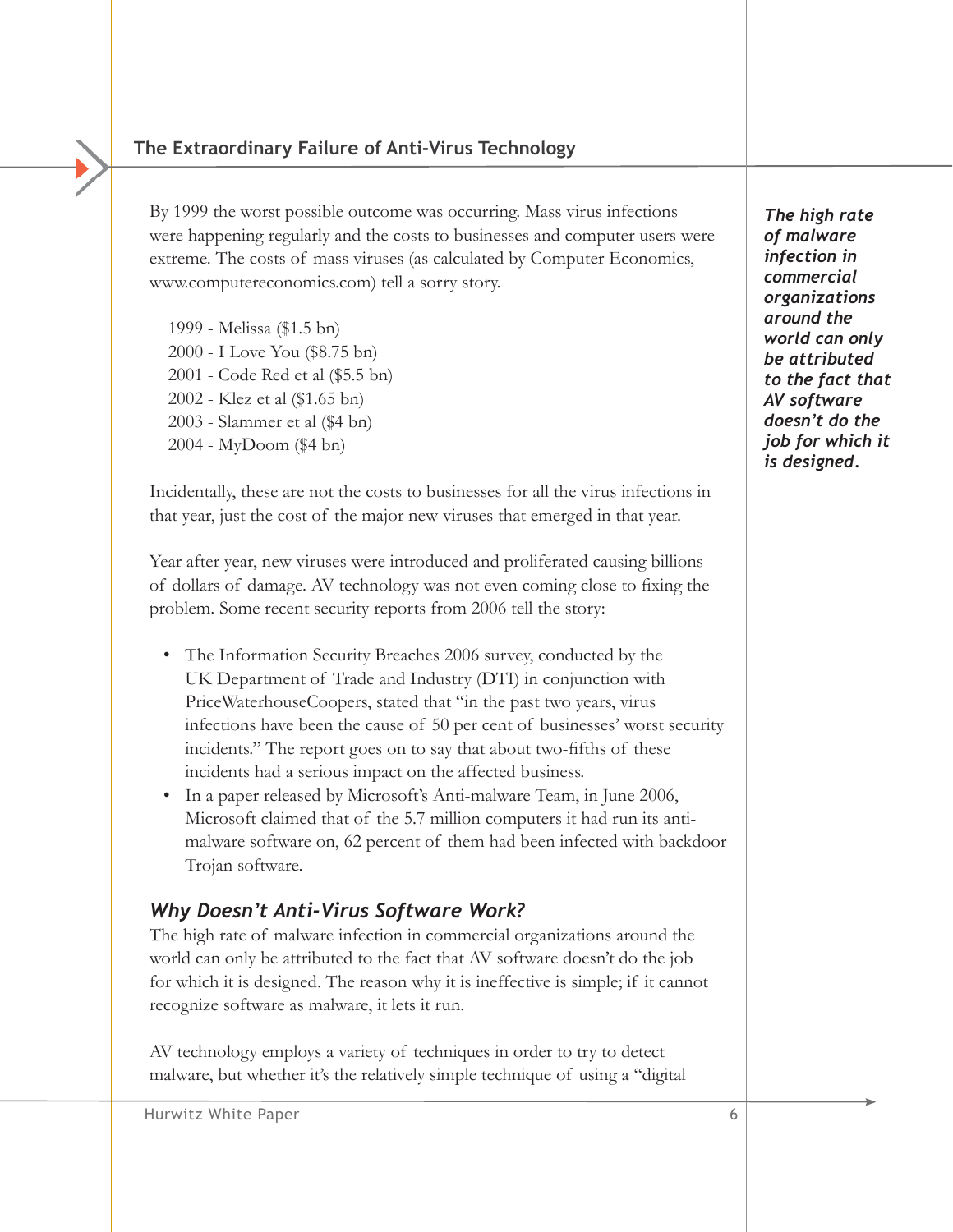signature" or the more complex techniques of trying to recognize code sequences or known virus behavior traits, the outcome remains consistent. New malware tends to get through. AV technology is equivalent to having a burglar alarm that only works when a known burglar attempts to enter your house. If a burglar is not recognized by the alarm and doesn't behave suspiciously, then the alarm stays silent and the burglar gains access.

There is a solution to this problem: Don't try to recognize the malware; just identify the software that you want to be able to run and either prevent anything else from running, or let software that is new run in a quarantined environment, until its validity can be verified. This is the security approach that was first formulated by Lumension in 2000, as it became clear that AV technology was fundamentally flawed.

# **The Whitelist Strategy: Five Use Cases**

The whitelist approach fixes the virus problem, and provides a variety of other security benefits. Its impact is illustrated with the following five "use cases," each of which provides a different IT security threat and explains how whitelisting provides a defense.

# *Use Case 1: The Virus Writer/Distributor*

The ultimate goal of a virus writer varies quite considerably. Early viruses were written for research purposes, but nowadays, such virus "innovators" may just post the source code of a new virus to a web site and let someone else compile and distribute it.

Viruses have been released as irresponsible pranks, as political messages that flash up on the screen when the virus runs, as outright vandalism, to attack specific products, to generally infect PCs with Trojans, as demonstrations of virus craftsmanship and as direct attempts to steal data. There have even been some examples of viruses that tried to fix known problems or add improvements to programs.

The modus operandi of the virus writer is as follows:

1. Design the virus, deciding on how it will spread and what it will do to the host machine that it infects.

*There is a solution to this problem: Don't try to recognize the malware; just identify the software that you want to be able to run...*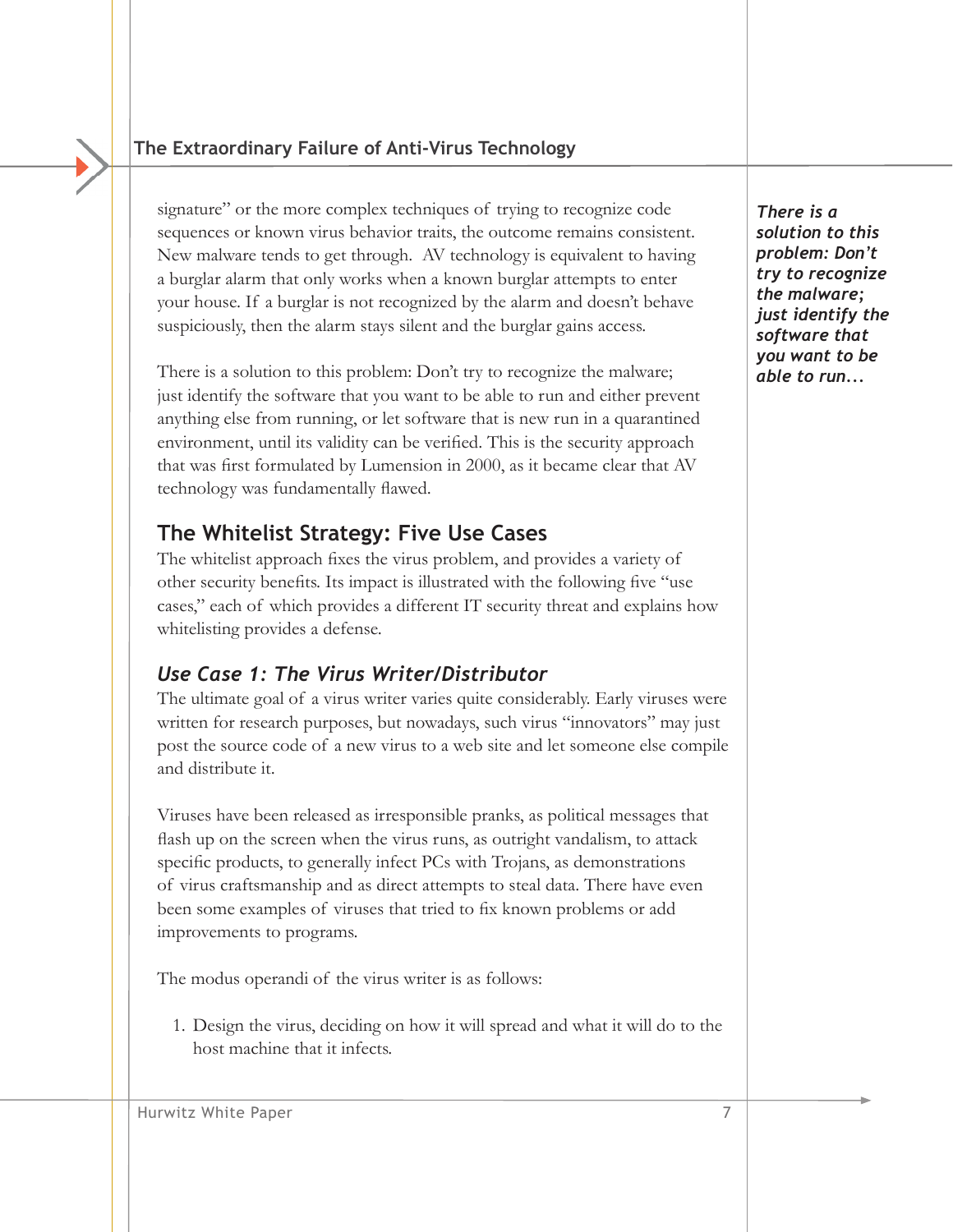- 2. Write the virus, patching in source code from the virus libraries that exist.
- 3. Test the virus on several PCs each of which is running a popular AV product. Tweak the virus until it evades detection by some or all of the AV products.
- 4. Release the virus into the wild, using an Internet cafe and anonymous accounts.

A virus prepared in this fashion will spread, guaranteeing a week or two of success, if not more.

#### **How can this be prevented?**

Infection will not occur on any computers running whitelist technology and it may be stopped by some of the AV products that the virus wasn't tested against. Eventually, the AV products that it was designed to circumvent will block the virus and in time it will gradually become less infectious - although it may continue to exist and infect new computers for years. If all PCs ran whitelisting technology, the virus would not be able to execute and therefore would not spread.

## *Use Case 2: Your Global Neighborhood Hacker*

Since 2002 many of the viruses released into the wild have included code that opened up "back door" access into an infected computer. This explains how, in 2005, Dutch cyber criminals managed to assemble a network of 1.5 million "robot" PCs. The ineffectiveness of AV technology in combination with viruses that planted Trojans on infected PCs made it possible.

There are a multitude of things that a hacker can do with a network of PCs controlled via backdoor Trojans. The hacker can set up email engines to distribute both Spam and phishing attacks and viruses, or mount Denial of Service attacks on web sites to put them out of action or steal data that identifies an individual. If a hacker can assemble a network of robot PCs, it is possible to mount any of these activities for almost no cost.

In order to gain access to and control a PC, the hacker needs a way in:

a) Find PCs infected by viruses that have planted a backdoor Trojan, by running an automated scan on the internet to find such PCs. Once found, the door is open.

*not occur on any computers running whitelist technology and it may be stopped by some of the AV products that the virus wasn't tested against.* 

*Infection will*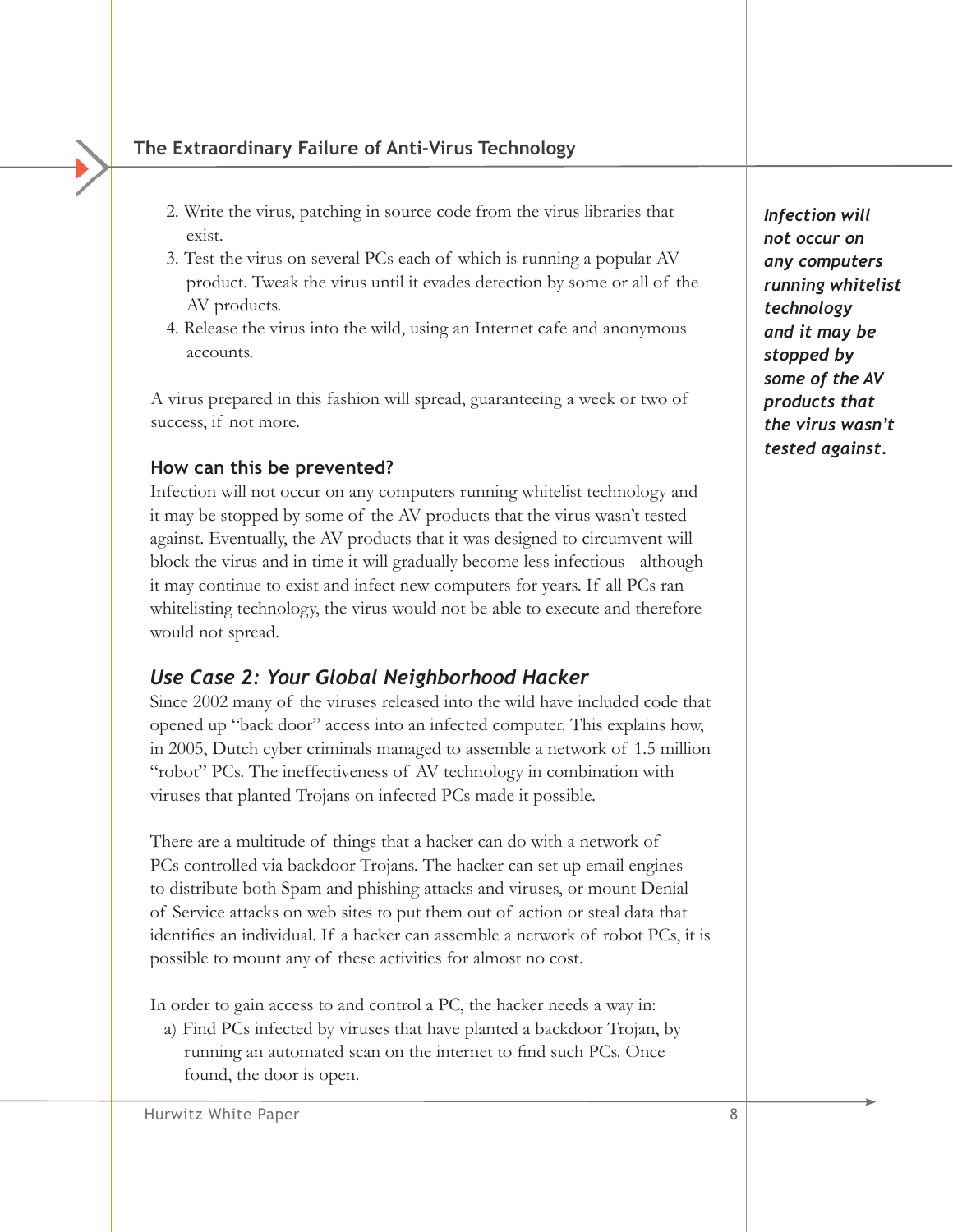- b)Use known security weaknesses to gain access. Security weaknesses are announced quite regularly and the hacker only needs to keep abreast of this.
- c) Use social engineering tricks to persuade users to load software that will open up a back door into a PC. This time consuming, manual method is rarely used when assembling a network of robot PCs, but is used when there is a specific target.

Once a hacker has PC access, they will load software onto it.

#### **How can the hacker be discouraged?**

AV technology does very little to discourage the hacker, while whitelisting software is almost impossible to subvert. Even if a hacker does manage to gain access, for example, through social engineering, any attempt to load and execute any other software will reveal the hacker's presence.

#### *Use Case 3: The Focused Hacker*

Since 2005, there have been few mass infection viruses like those that had caused so much financial damage in previous years. However there were a much greater number of new, targeted viruses being released and the financial damage for impacted organizations was and continues to be high. According to Network Associates, between September 2004 and June 2006, as many new viruses appeared as had done so in the previous 18 years.

A new trend was emerging. Viruses were being released that were specifically targeting individual companies or organizations. Such viruses are, incidentally, just one weapon in the armory of the "focused hacker" who has a specific corporate target in mind. In the most sophisticated attack, a "focused hacker" may unleash a whole series of security attacks on a target. It could include a denial of service attack, combined with automated hack attempts on known security weaknesses plus a mass email virus attack and additionally a few emails with macro attachments. Highly sophisticated attacks of this kind are aimed at distracting security staff with a whole series of ineffective threats that will allow one simple undetected attack to get through.

The use of a targeted virus as the specific attack vehicle stems from the fact that the hacker can probably find out which AV software is in *A new trend was emerging. Viruses were being released that were specifically targeting individual companies or organizations.* 

Hurwitz White Paper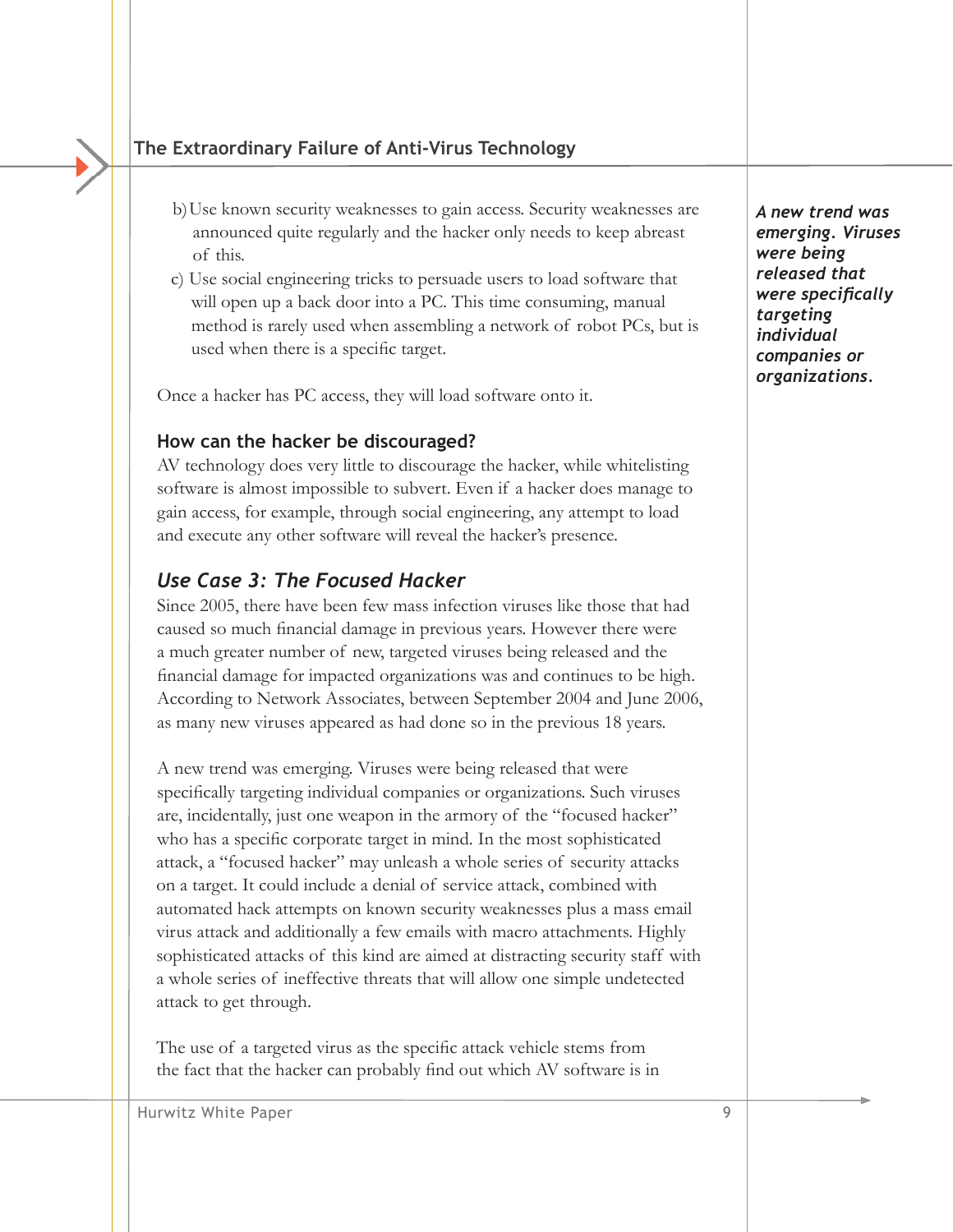operation in the target company, and write a virus to get around it. The hacker then only needs to introduce the virus - a spoofed email from a trusted person is a technique that is commonly used.

The motive may be fraud, attempting to steal financial information or the hacker may be hired by a competitor. If the hacker is successful, the corporate cost will be very high.

#### **How can the focused hacker be stopped?**

Whitelisting technology will clearly prevent focused virus attacks and will prevent the attacker from ever loading any new software onto the computer network to achieve whatever is planned. The whitelisting shield is likely to encourage the hacker to choose other companies as targets, because it provides such a rigorous defense. The only strategy that could potentially be successful against such defenses is to try social engineering techniques on the security staff who authorize the addition of new software.

## *Use Case 4: The Data Thief*

The average cost of a data loss, according to a recent CSI/FBI survey is \$167,713 although the cost can reach many millions in high profile situations. Data loss is the third most expensive type of security breach that a business can experience, after virus infection and hacker intrusion. The CSI/FBI survey estimated that 75 percent of US fortune 1000 companies suffered data theft in 2005.

From the hacker's perspective, getting access to valuable company information is more difficult than skipping around AV software. For that reason, most data thefts are "inside jobs." The insider knows where the data is and has some idea of how to get at it.

Currently the most effective tool for the data thief is the memory stick. It's small, easy to plug in and nowadays memory stick capacities are measured in gigabytes – large enough to store whole databases. PDA's that have file transfer ability to a desktop PC can also be useful. Passing stolen data files of any size out of the company through the corporate network is riskier as the transaction may well be noticed.

In a recent survey of CIOs/IT Directors, 60 percent of those surveyed

*...most data thefts are "inside jobs." The insider knows where the data is and has some idea of how to get at it.*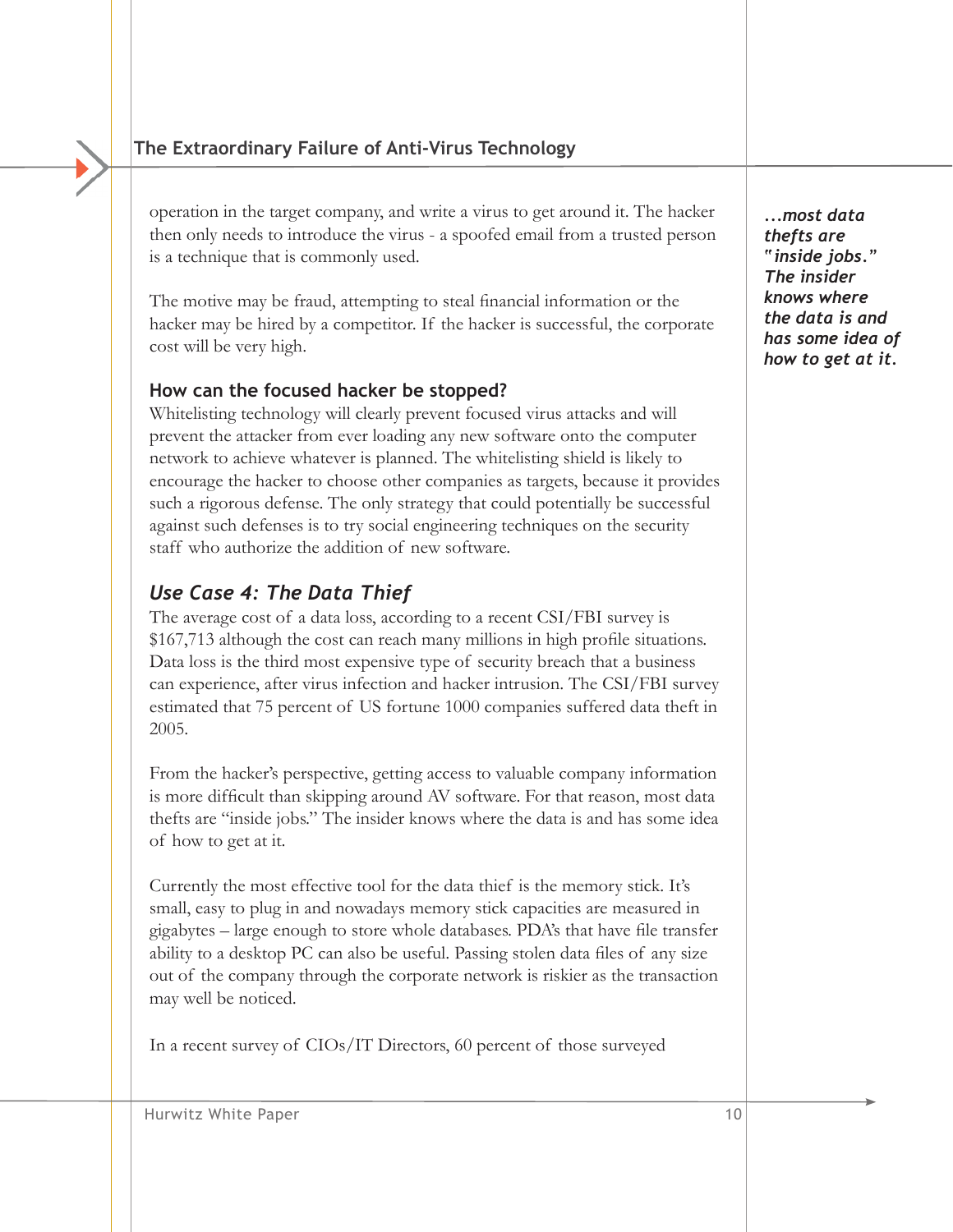admitted that they did not monitor device usage. Yet, in most cases, the data thief is already working for the organization and steals data when the opportunity presents itself. External attacks or planned recruitment of insiders are less common.

#### **How can data theft be stopped?**

The whitelisting of software is unlikely to stop data copying as the software used to copy data is quite valid. However, there is an equivalent process to whitelisting of software described as device control. Device control software keeps a list of which devices are allowed to be used on a specific computer and by whom. It can thus block or allow the use of any device that can be connected to a computer. Such software can also provide a "shadowing capability" for allowed devices that records which files and what specific data were copied, when and how. Limitations such as file types or size limits provide further controls and reduce the risk of data leakage, while enabling legitimate use of these devices. One of the benefits of implementing such controls is that it combats the tendency of clever users to find unsafe ways to get things done. Data theft can happen through carelessness as well as through direct intent. Implementing device control has the beneficial effect of making computer users more aware of the dangers and thus less likely to be careless with corporate data.

#### *Use Case 5: The Rogue Employee*

The FBI gives the following figures as a guide to the level of people's honesty: 5% of people are completely honest, 15% are entirely dishonest, and the remaining 80% form a spectrum of relative honesty between these "honest" and "dishonest" poles.

Even if you have remarkably effective recruitment capabilities, you have staff who, although they might not be entirely dishonest, will behave irresponsibly. A recent illustration of this was when an IT Security officer at a US company bought a handful of memory sticks, loaded some software on them and then scattered them around the company's parking lot. Several employees found the memory sticks, plugged them into their PCs or laptops and ran the software "just to see what it was."

*...an IT Security officer at a US company bought a handful of memory sticks, loaded some software on them and then scattered them around the company's parking lot.*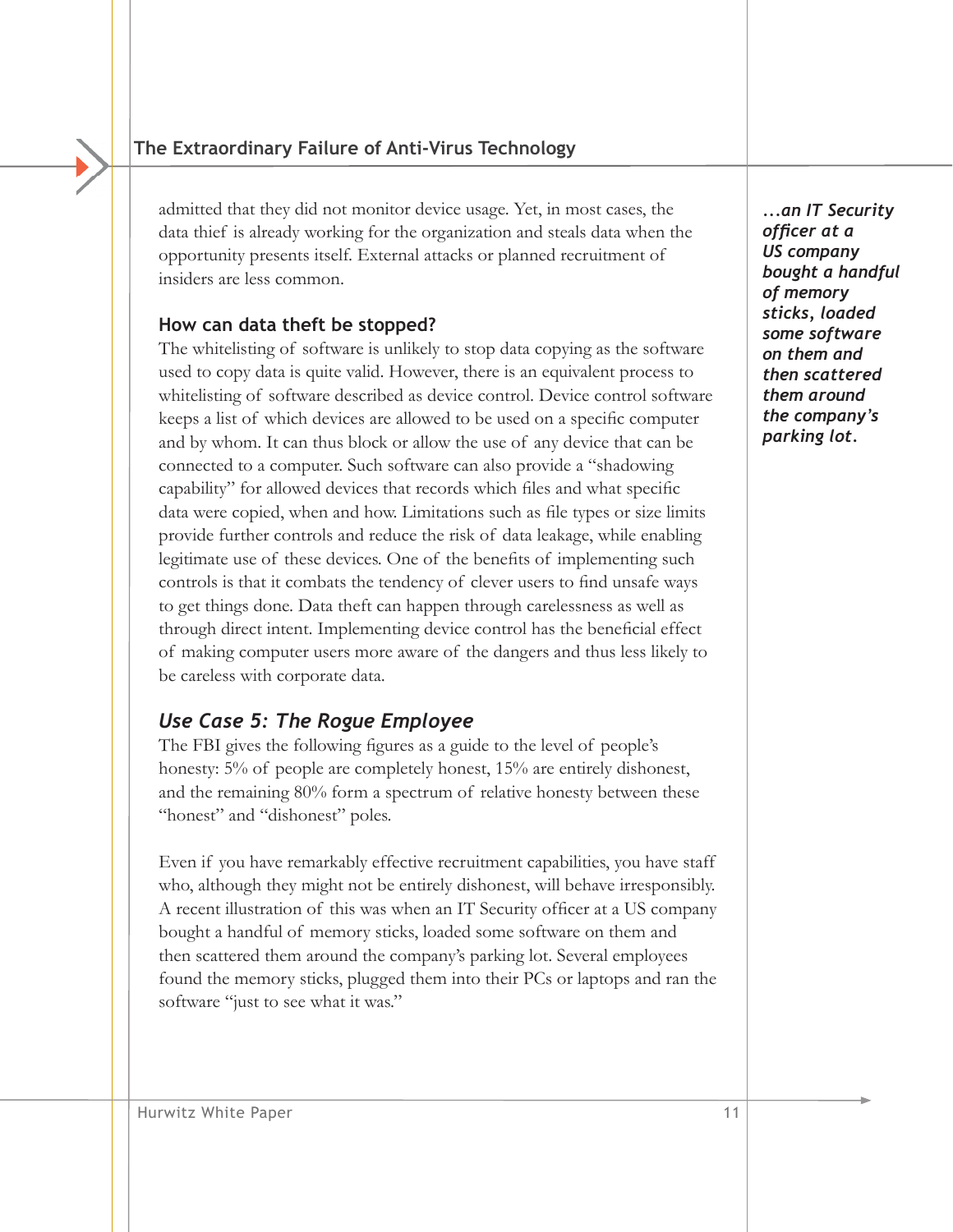Many organizations trust their staff, but unless their use of technology is effectively policed, some employees will misbehave. Staff misbehavior often includes the following:

- Loading unapproved software onto PCs and laptops. Sometimes the culprit is actually the teenage child of the employee rather than the employee themselves.
- Loading peer-to-peer file-sharing software on company PCs and downloading music or other files. Aside from possibly being illegal, it can saturate the network bandwidth of an organization and thus prevent important applications from running properly.
- Loading unlicensed software onto PCs and laptops. It is estimated that about 27% of all software loaded on company PCs and laptops is unlicensed and most of that is loaded by employees. Fines for a company discovered to be running unlicensed software average out at \$91,000. Staff can, without actually realizing it, put a company at risk.

#### **How can the problem be contained?**

All of these issues are addressed by whitelisting software that prevents the execution of any software that has not been approved. Whitelisting software prevents any software that is not explicitly authorized. The addition of a capability that prevents the attachment of new devices to a PC, as described in the previous example, further reinforces the protection of the corporate network.

Without some connection capability, employees are less inclined to think they have a right to load software. Where staff are delegated the right to load software, whitelisting software keeps a log of any application that attempts to execute so any new software is immediately reported when use is attempted and can be quickly removed if there are, for example, insufficient licenses.

# **Sanctuary: Application Control and Device Control**

Lumension's Sanctuary technology is the leading whitelisting product, protecting more than 2 million computers, providing both application and device control. Sanctuary provides control of both the software that runs on a computer and the devices that can be attached to a computer.

*The addition of a capability that prevents the attachment of new devices to a PC ... further reinforces the protection of the corporate network.*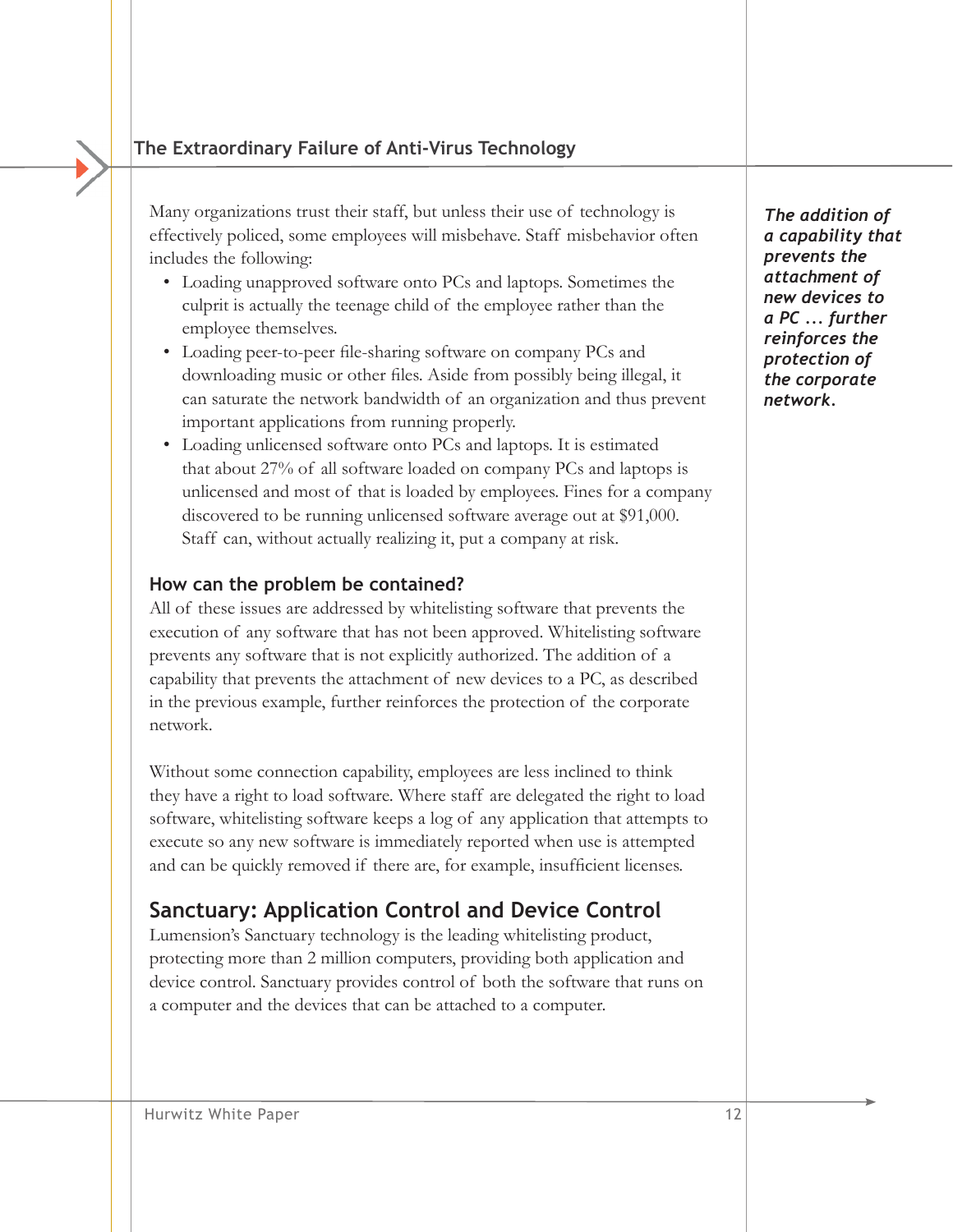

*Sanctuary uses a fingerprinting technique to uniquely identify software so it is able to identify any piece of software without error.*

#### *Figure 2: The Sanctuary Architecture*

Figure 2 illustrates how Sanctuary delivers application and device control. The central components of the architecture are the Sanctuary database of access rights, the server(s) which enable the Sanctuary agents to access the database when needed and the Management Console.

Additionally Sanctuary places a client agent (illustrated as small cogs) on each device that is protected. This agent runs within the kernel of the operating system so that it has direct access to and knowledge of operating system activity and minimal resource utilization. There may be more than one console and server if there are a large number of devices in the network. Sanctuary scales by adding extra servers and consoles.

## *How Sanctuary Works*

When a user logs on to any computer, this client agent sends basic identification information to the Sanctuary server (machine ID, user ID, Domain ID, Group ID, policy version, etc.) using a purpose-built secure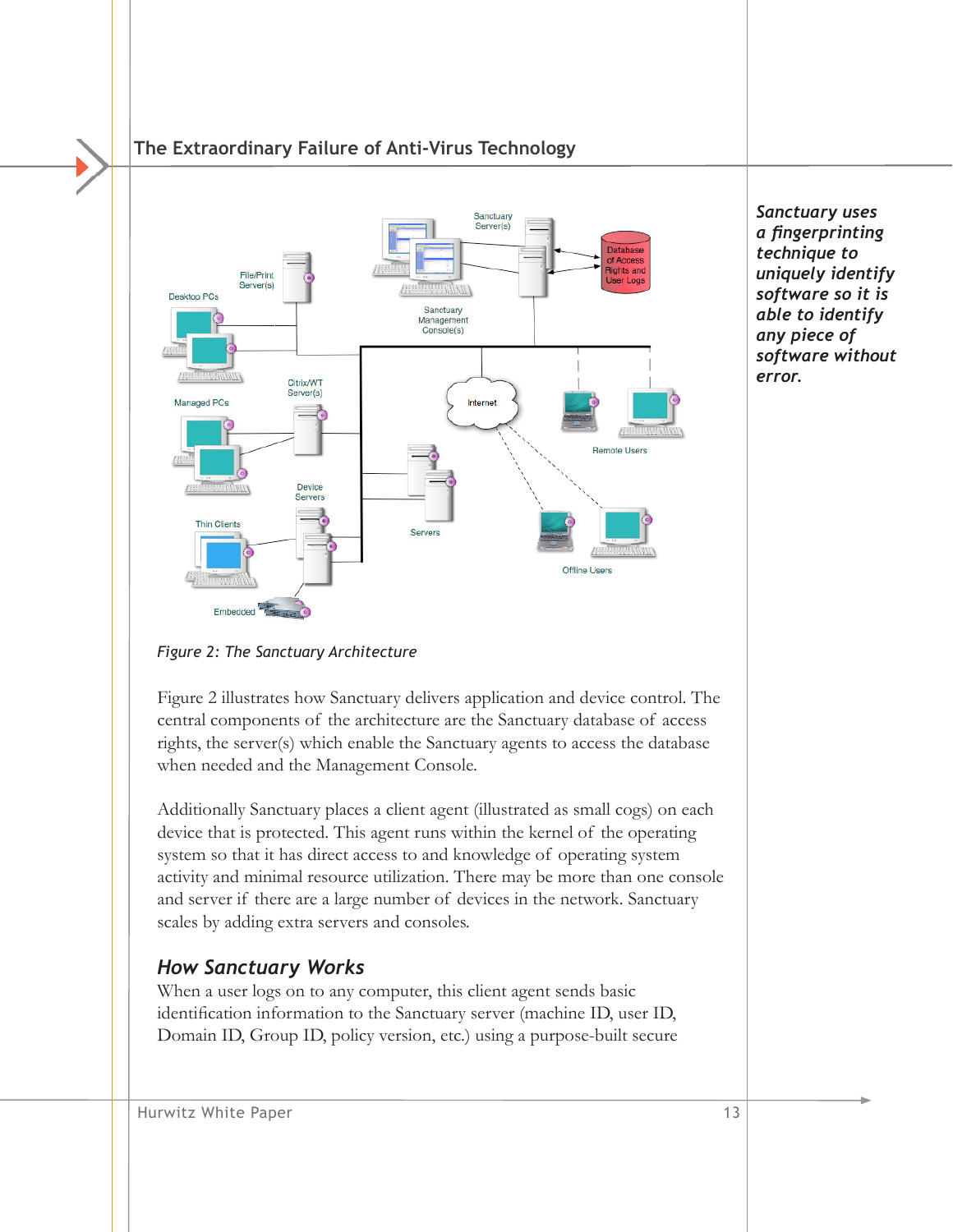protocol. The server checks to see if a more up-to-date version of the policy is available with access rights for both application access and for device access, and securely passes any updates back to the client computer. (Application Control and Device Control are separate options, which are managed together but can be implemented separately if required).

Once this interaction with the server occurs, the control of the computer is managed locally by the client agent referring to the downloaded access rights information. Policy changes added to the central database of access rights are downloaded at next login, at scheduled times, on demand by the user or as pushed by the administrator.

With this architecture, it is possible to disconnect the computer (as would happen with a laptop) and Sanctuary still protects as if it were connected. A user can be locked down completely so that it is impossible to run any new software, or the user can be trusted to run new software. However, any new software is prevented from executing anywhere else in the network, until it is approved and added to the access rights. Sanctuary uses a fingerprinting technique to uniquely identify software so it is able to identify any piece of software without error. Sanctuary keeps a log of all software that is denied and allowed to run.

There are a variety of ways that a program can execute on a computer; directly when run, as a plug-in to another application, as an application run from a web site, as a macro attached to a file and so on. Ultimately though there is only one situation; some executable code is requested to run either by a computer user or by some piece of software. Sanctuary simply intercepts the executable code as it attempts to run, authenticates the file, and either blocks or allows the program to run.

Similarly, computers have a variety of ports that are connection points of one sort or another that are specifically designed to allow other hardware devices to connect to the computer and work with it. With the evolution of the PC, a large variety of possible computer connection ports now exist, including; serial (COM), printer (LPT), card connection points PCMCIA, infrared connection (IrDA), USB, FIREWIRE and Bluetooth. Sanctuary only needs to intercept the computer at the point that it tries to connect to the variety of devices that can connect to these ports and again authenticate the device and either allow

*Sanctuary simply intercepts the executable code as it attempts to run, authenticates the file, and either blocks or allows the program to run.*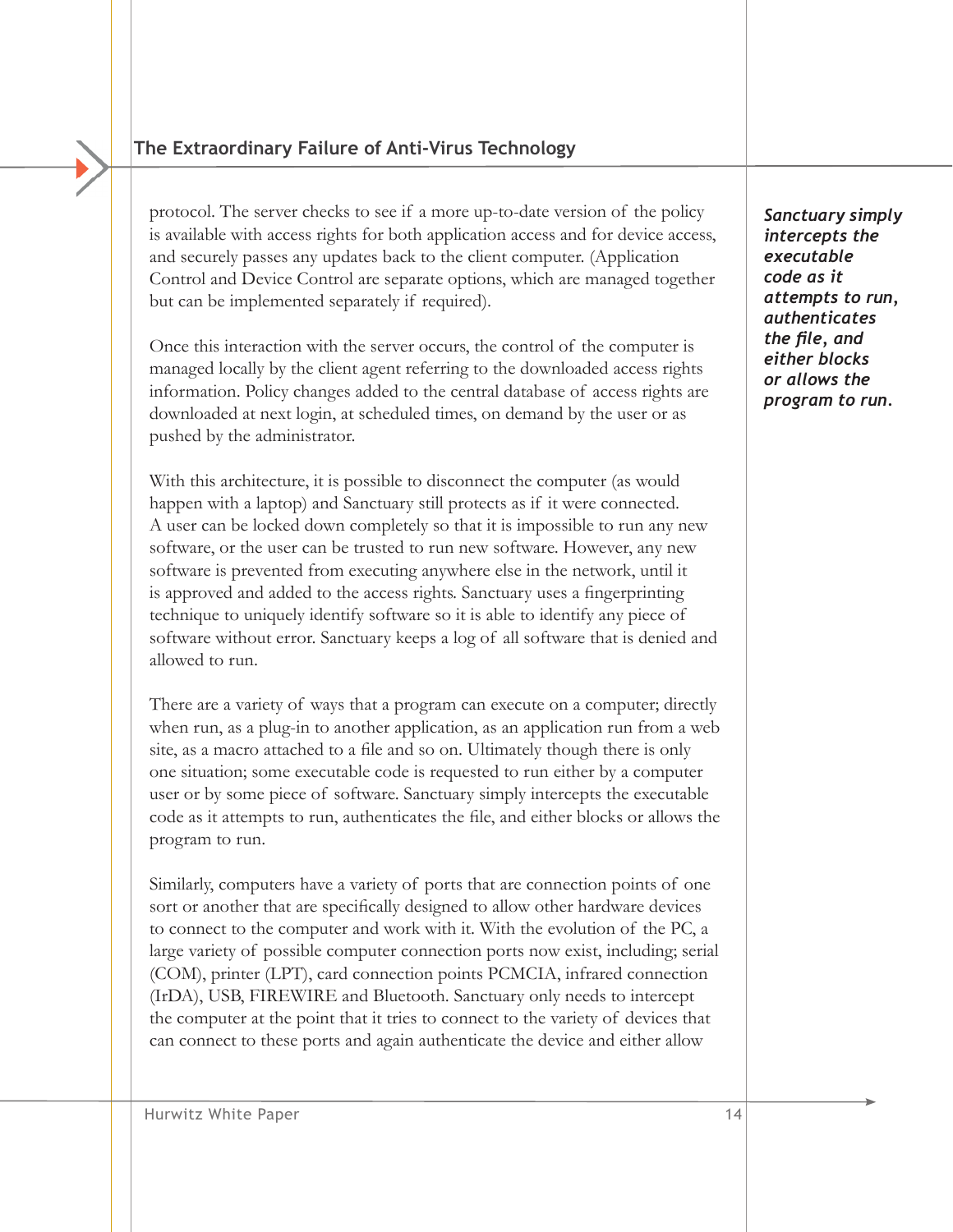or deny access. In the case of allowed devices, Sanctuary can provide further controls and policy enforcement mechanisms such as copy size limits, file type filtering, read/write permissions, data encryption enforcement and more.

## **Sanctuary - At A Texas Bank**

The First National Bank of Bosque County is a full-service consumer bank with four branches in the Valley Mills area of Texas. Like many organizations, the bank had deployed anti-virus and anti-spyware software but had nevertheless suffered problems. So in March 2006, before its Symantec licenses were about to expire, Brent Rickels, the bank's VP in charge of technology, re-evaluated its security infrastructure.

"We were having our fair share of spyware problems despite deploying antispyware software. It was obvious that because anti-virus and anti-spyware solutions are reactive by definition, they did not offer the complete malware protection we were after," said Rickels.

Valley Mills is a developing area and the bank only recently acquired a dedicated internet connection, something that Rickels regarded as a doubleedged sword that would improve capabilities but increase security problems. The prospect of increased risk combined with the failure of the AV/AS products from Symantec led Rickels to examine and then purchase Sanctuary Application Control from Lumension.

"Without a comprehensive enforcement solution, you still have to depend on users to manage their own computers and inevitably, you will have some employees either purposely or unintentionally create a problem," said Rickels. "We looked at a variety of solutions from many different vendors, but most were reactionary and others only isolated and quarantined malicious executables. Sanctuary actually prevents them from running, and it is far easier to manage."

## *The Customer Experience*

With assistance from Lumension engineers, Rickels scanned the bank's computers and built the application whitelist in a single day. Installing the client agent took about three minutes per machine, all done from the central management console.

Subsequently the bank implemented a policy of no games. Attempts to run

*"Without a comprehensive enforcement solution, you still have to depend on users to manage their own computers and inevitably, you will have some employees either purposely or unintentionally create a problem..."*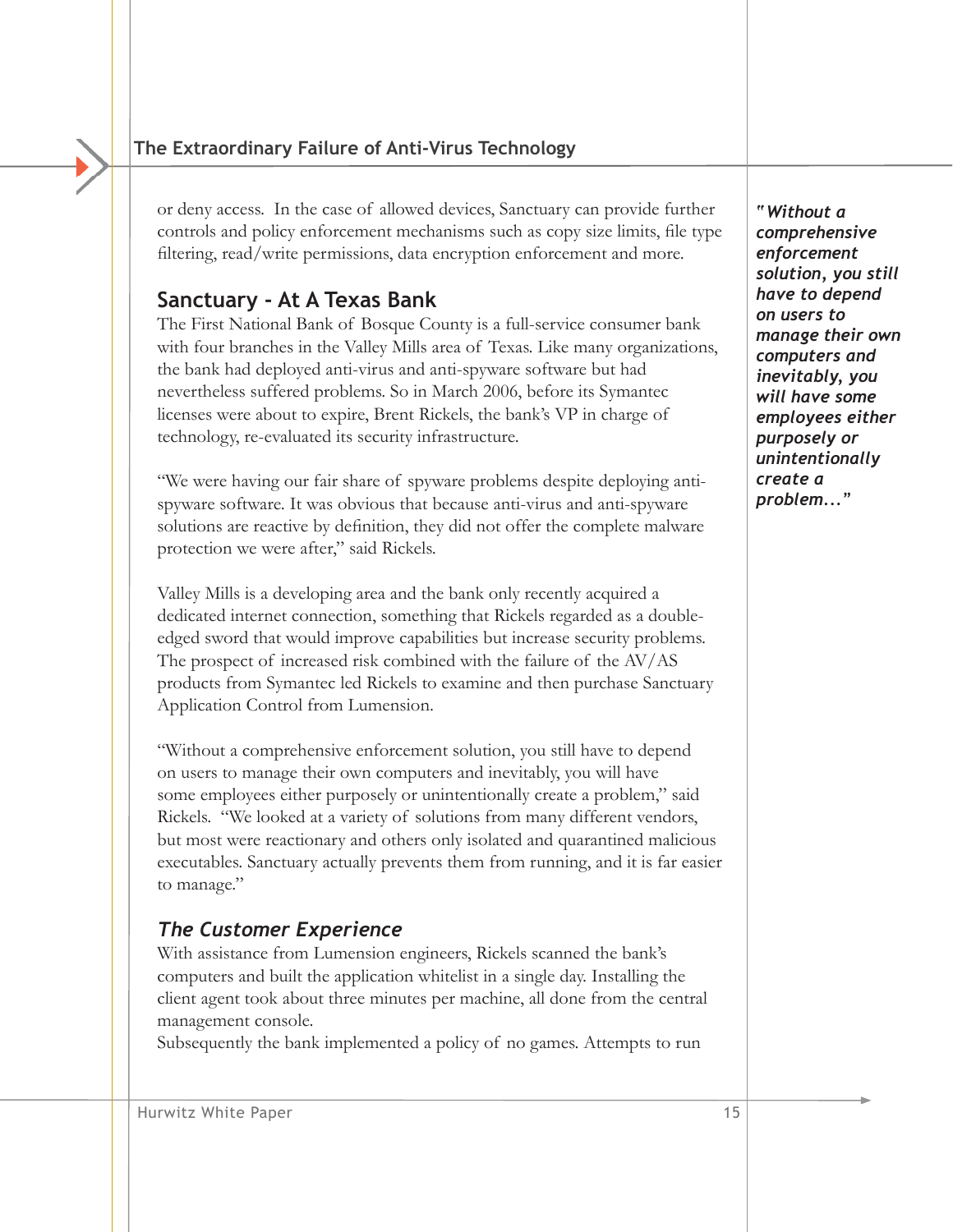Windows Solitaire or Minesweeper prompted a pop-up message explaining that those applications were not allowed. Two other application types that Rickels elected to remove from the whitelist were peer-to-peer and instant messaging (IM) programs, which Rickels regarded as presenting unnecessary security risks and offering little benefit to the bank.

Prior to Sanctuary, Rickels spent hours every week checking each machine for viruses and making sure the anti-virus was set up correctly and properly updated. Since deploying Sanctuary, the First National Bank of Bosque County has not experienced a single malware incident.

"I spend about an hour per month updating Sanctuary," said Rickels. "I am able to deploy the patches at my own pace because I know that Sanctuary will prevent any of the vulnerabilities from being exploited. The administrative overhead required to manage Sanctuary is minimal. Sanctuary solves all the problems. It is cheaper than anti-virus so it has paid for itself already."

#### *Into the Future*

Symantec chairman and CEO John Thompson declared in October 2006 that the problem of "worms and viruses is solved." Unfortunately, he failed to mention that Symantec isn't the company that had solved it. The problem is indeed solved – by the handful of companies, led by Lumension, that deliver an effective whitelisting-based solution. However, the global problem of viruses will not be solved until the adoption of whitelisting technology quickens. Right now less than one percent of computers are protected by whitelisting technology. Most of the rest are vulnerable to virus infection and consequently capable of assisting in virus proliferation. The ease with which viruses spread will not be diminished until a far greater number of computers have effective protection.

It is estimated that somewhere in the region of eight percent of home computers are infected by Trojans and available to be corralled into the zombie networks that cyber criminals assemble. These networks are themselves a menace and it is, for the most part, viruses that have spread the Trojan software and laid the foundations required to build such networks. This curse will not be lifted until whitelisting technology proliferates and clips the wings of the cybercriminals.

*Right now less than one percent of computers are protected by whitelisting technology. Most of the rest are vulnerable to virus infection and consequently capable of assisting in virus proliferation.*